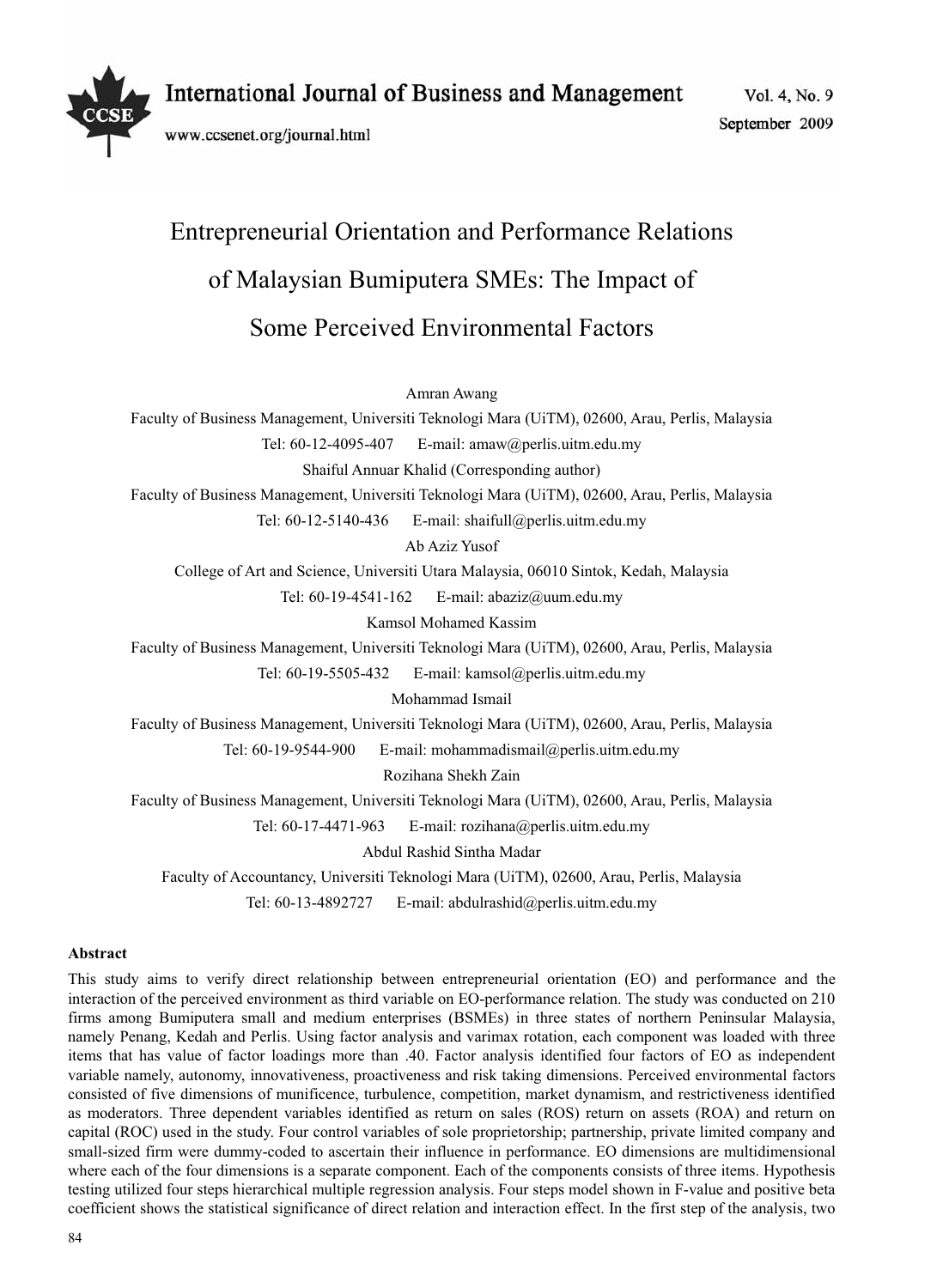control variables directly affected ROS. The second step of the analysis found direct relation of three EO dimensions related to higher performance. In the third step, all perceived environmental factors found directly related with performance. The fourth step detected interaction effect where significant model and beta coefficients further tested with post-hoc probing by curve analysis on 2x2 graphs. Perceived environmental factors moderated the relationship between EO and performance.

**Keywords:** Entrepreneurial orientation, Performance, Small and medium enterprises

# **1. Introduction**

Small and medium-sized enterprises (SMEs) play a significant role in the business system of both developed and developing economics (United Nations, 1993). In Malaysia, Bumiputera's SMEs were the sector represented more than 50% of the population. Bumiputera were sons of the soil of Malaysia constituted the major population among other races such as Chinese, Indian and others. Bumiputera continually fail to secure larger share for them in Malaysian economy. Since the inception of the New Economic Policy (NEP) in 1970, they manage to share less than 20% of the economy even until 2005. In the recent five-year economic plans to enhance Bumiputera SMEs' performance in Malaysia (2005), 35% of fund for Bumiputera SMEs business development allocated between year 2001-2005 showed unexpected level of performance in most sectors of the economy (Economic Report, 2005). Hitam (2005) noted that studies in entrepreneurship development emphasizing in entrepreneurial strategy should help to overcome business performance among Bumiputera SMEs. Unfortunately, studies in Bumiputera SMEs entrepreneurship development were very limited and most of entrepreneurship studies in Malaysia explored basic characteristics and personality of the Bumiputera SMEs' entrepreneurs (Mohamed, 1990; Hashim, 2000). Among entrepreneurship development studies is the entrepreneurial strategy among Bumiputera SMEs' firms was at the basic stage (Hashim, 2000, 2002). Therefore, more in depth studies emphasizing entrepreneurship development should help in enhancing Bumiputera SMEs' performance. This study explored Bumiputera SMEs entrepreneurial orientation (EO) as one of the entrepreneurship strategy to enhance the performance (Hitt, Ireland & Hoskisson, 2003; Miller, 1983; Wheelen & Hunger, 2002). The dimensions of EO in this study was the firm-level construct adopted from Khandwalla, (1977), Miller and Friesen (1982), Miller (1983), Covin and Slevin (1989), Stevenson and Jarillo (1990), Covin and Covin, (1990), Naman and Slevin (1993), Lumpkin and Dess (1996), and Miles, Covin and Heeley, (2000).

The Bumiputera SMEs model of EO and performance is incomplete without environmental contingencies affecting the relationship (Lawrence & Lorsch, 1971). The study explored the impact of perceived environmental munificence, dynamism and hostility in the relationship (Covin & Slevin, 1991) where these contingent variables found to be influential moderators (Covin & Slevin, 1991). Past studies proved inconsistent results in the relationship (Covin & Slevin, 1989; Miles, Covin & Heeley, 2000; Miller, 1983; Miller & Friesen, 1982, Covin & Covin, 1990; Dess, Lumpkin & Covin, 1997; Kreiser et al., 2002; Lumpkin & Dess, 2001). Reasons for the failure among Bumiputera SMEs were firstly, due to weaknesses in their strategic framework to harmonize firm's entrepreneurship strategy and environment in determining the performance (Hashim, 2000, 2002), and due to limited knowledge and ineffective implementation of the entrepreneurial strategies at appropriate level of firm development (Abdullah, 1997; Chee, 1986; Hashim, 2000, 2002; Shari & Endut, 1989).

This study investigated how each EO dimension of Bumiputera SMEs owners and managers related to the performance and how perceived environmental munificence, dynamism and hostility affect the relationship. Five dimensions of EO, 3 perceived environmental and objective performances construct operationalised in the study.

Previous research in the area of entrepreneurship found that Bumiputera SMEs' performance provides great and general importance to managers as well as the policy maker and society. There is lack of knowledge on which entrepreneurial factors influence Bumiputera SMEs performance and how they influence the performance. This leads us to specific research questions as follows:

1) How do each Bumiputera SMEs EO dimension related to performance?

2) How does perceived environmental munificence, dynamism and hostility affect the relationship between each of Bumiputera SMEs EO dimension and performance?

## **2. Literature Review**

## *2.1 Main Effect of EO on Performance*

Studies in EO began in the early eighties, and researchers continually found its significant effect on firm performance (Covin & Slevin, 1991; Dess, Lumpkin & Covin, 1997; Lumpkin & Dess, 1996; Zahra & Covin, 1995). Furthermore, argument in EO dimensions posed some debates among researchers. Some studies treated EO dimension as unidimensional, however other studies proposed each EO dimension is multidimensional (Kreiser, Marino & Weaver, 2002; Lumpkin & Dess, 1996, 2001). Three original dimensions of EO measured in level of innovativeness, proactiveness, and risk taking proposed by Miller (1983) recently added with autonomy and competitive aggressiveness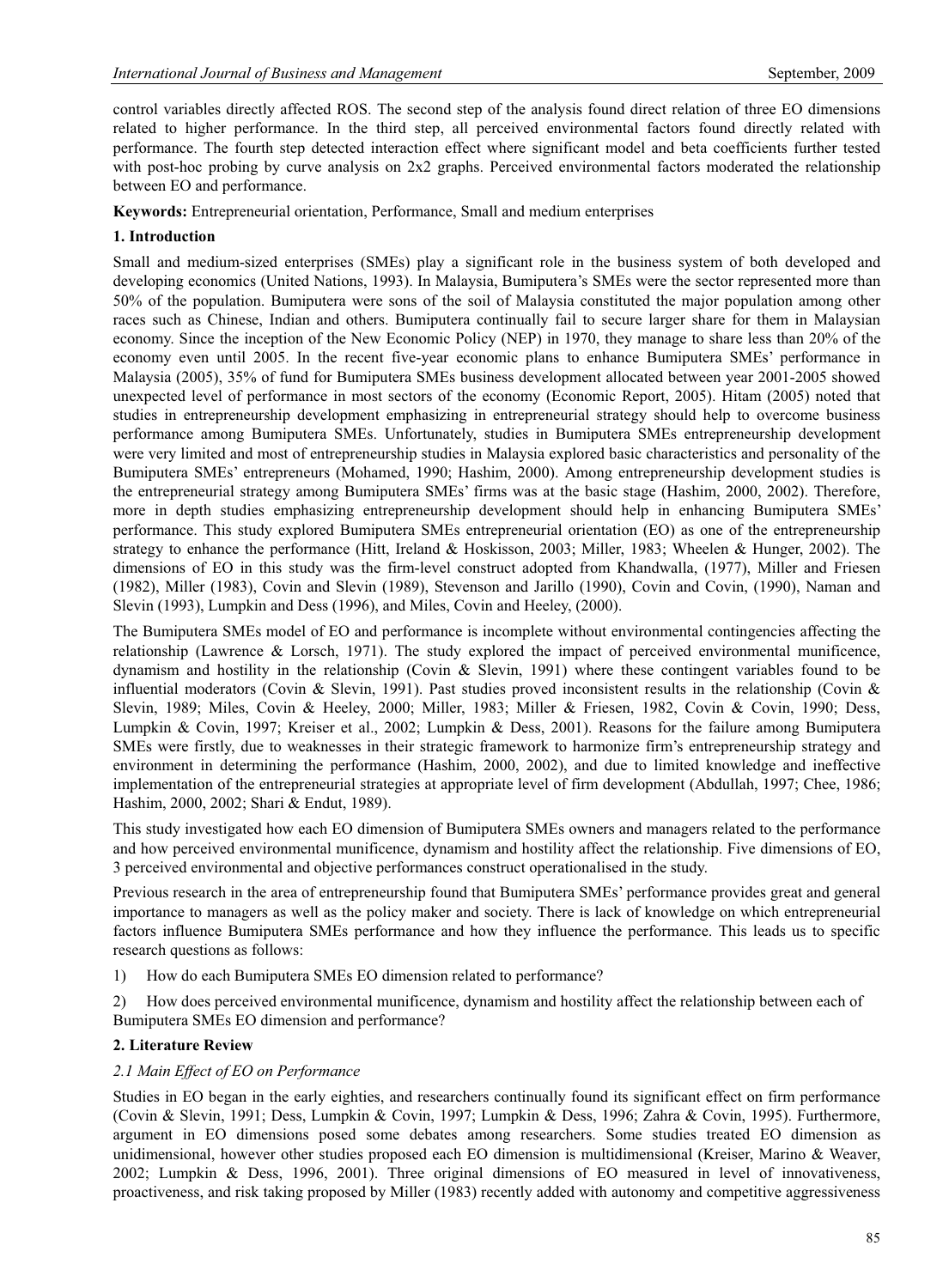in Lumpkin and Dess (1996).

Each EO dimension affected firm performance differently (Kreiser, Marino, & Weaver, 2002a; Lumpkin & Dess, 1996, 2001). High innovativeness shows positive relationship with sales growth, while proactiveness is positively related to sales level, sales growth, and gross profit (Kreiser et al., 2002b). On the other hand, risk-taking produces inverted "U-shaped" curvilinear relationship with sales level and sales growth (Begley & Boyd, 1987; Kreiser et al., 2002; Miller & Friesen, 1982), where risk taking showed positive effect on performance measure to a certain level and beyond that level the increase in risk taking started to show negative effect (Begley & Boyd, 1987). In other studies, proactiveness and competitive aggressiveness are differentially related to performance in different circumstances (Kreiser et al., 2002; Lumpkin & Dess, 1997, 2001). Innovative and proactive action were found not equally critical in determining firms' success (Kreiser et al., 2002) where innovative behaviors were critical in pursuing coherent technology strategy (Zahra, 1996) on the other hand, proactiveness was more important for first-mover firms in gaining significant advantage over competitors (Lieberman & Montgomery, 1988) and Sim and Teoh (1997) claimed proactiveness as main determinant among Malaysian firms.

Entrepreneurial firms may exhibit all or some of the entrepreneurial orientation's dimensions but they may differ in strength and direction of relationship (Lumpkin & Dess, 2001). Firms that exhibit high innovativeness and proactiveness represent entrepreneurial firms (Miller, 1983; Miller & Friesen, 1982; Khandwalla, 1977). However, entrepreneurial firms' propensity to take risk is between low to moderate level (Begley & Boyd, 1987; McClelland, 1961) and Kreiser et al. (2002) proved that risk taking relates to performance in curvilinear or u-shaped manner, hence:

H1: Entrepreneurial orientation is significantly related to performance

H1a: Autonomy is positively related to performance

H1b: Innovativeness is positively related to performance

H1c: Proactiveness is positively related to performance

H1d: Risk taking dimension shows curvilinear relationship with performance

H1e: Competitive aggressiveness is positively related to performance

*2.2 Impact of Perceived Environmental Factors on Innovativeness-Performance Relation* 

Perceived environmental factors tend to encourage innovativeness. Zahra (1996) found that the favorable perceived environment acted to encourage research and development spending within firms. However, only sales growth explained innovativeness in perceived environment whereas, sales level was not statistically significant and gross profit was negatively related (Kreiser et al., 2002). Lumpkin (1996) claimed that availability of resources allows sufficient expenses and expertise in technological development in establishing and marketing new product, hence:

H2: Firm's innovativeness will be strongly associated with high performance

when perceived environmental factors is high.

H2a: Firm's innovativeness will be strongly associated with high performance

when perceived environmental munificence factors is high.

H2b: Firm's innovativeness will be strongly associated with high performance

when perceived environmental dynamism is high.

H2c: Firm's innovativeness will be strongly associated with high performance

when perceived environmental hostility is high.

*2.3 Impact of Perceived Environmental Factors on Proactiveness-Performance Relation* 

Perceived environmental factors support proactive behavior in both sales level and sales growth performance but not gross profit (Kreiser et al., 2002). Strategic opportunities are readily available in perceived environment where proactive firms will be able to capitalize these opportunities and create competitive advantage in the market (Lieberman  $\&$ Montgomery, 1988), hence:

H3: Firm's proactiveness will be strongly associated with high performance

when perceived environmental factors is high.

H3a: Firm's proactiveness will be strongly associated with high performance

when perceived environmental munificence is high.

H3b: Firm's proactiveness will be strongly associated with high performance

when perceived environmental dynamism is high.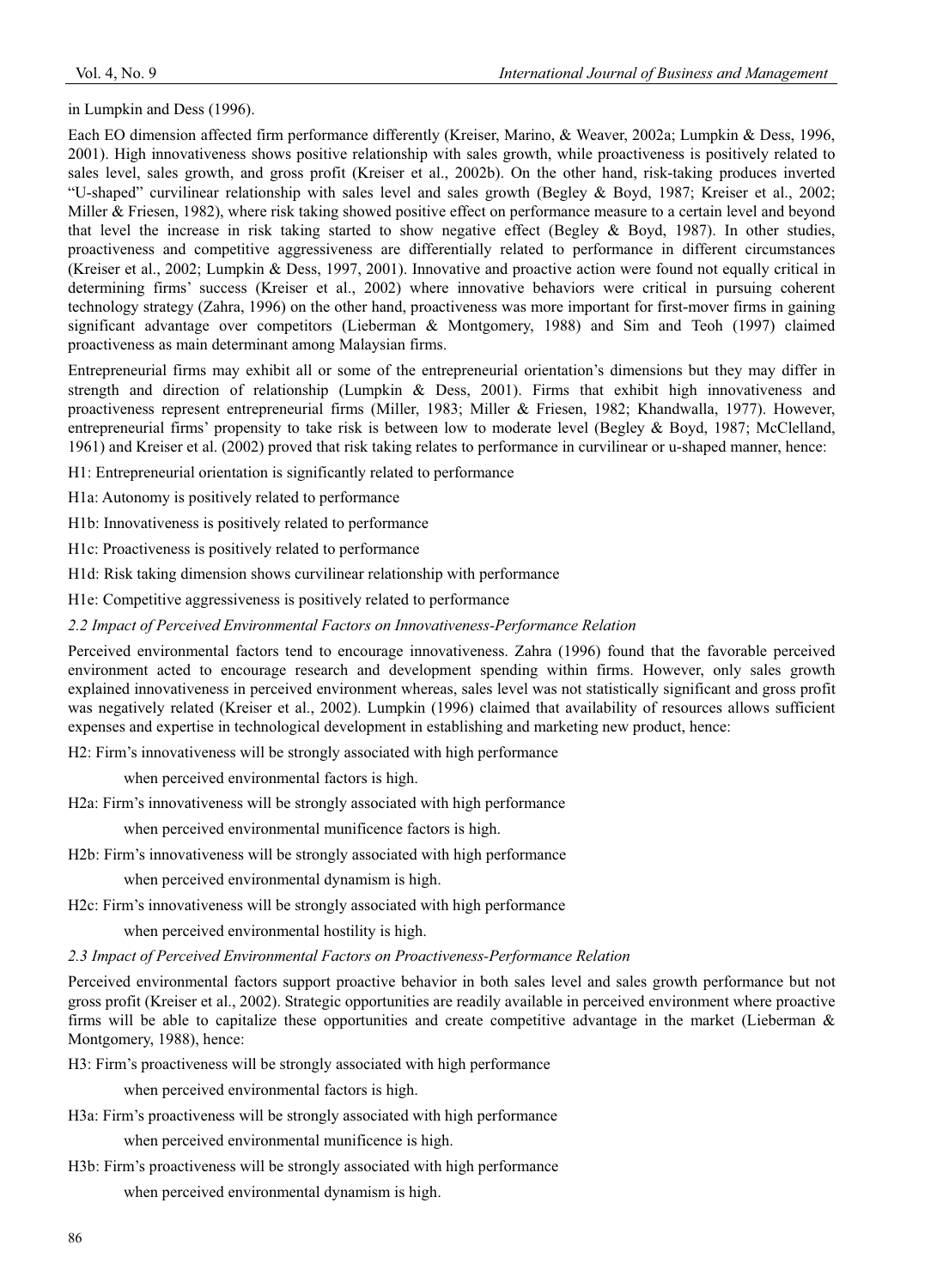H3c: Firm's proactiveness will be strongly associated with high performance

when perceived environmental hostility is high.

#### *2.4 Impact of Perceived Environmental Factors on Risk Taking-Performance relation*

Risk taking in perceived environmental factors showed positive relationship when Lumpkin (1996) iterated that "it is an environment that invites new entry and supports development aimed at fulfilling unmet demand." It is also likely that excessively hostile environments discouraged firm from taking unnecessary risks (Zahra & Garvis, 2000). Other argument was that even risk taking managers would be discouraged from taking large-scale risk in extremely uncertain environment (Smart & Vertinsky, 1984). A study proposed that firms operating in munificence environments were more inclined towards propensity to take risk with ready resources and favorable environment (Smart & Vertinsky, 1984), supported in Kreiser et al (2002) who found sales level and sales growth was positively explained by risk taking. However, Kreiser et al (2002) proved otherwise when gross profit was found not significant and negatively related. Risk taking in perceived environmental factors offered higher payoffs (Lumpkin, 1996) due to such hospitable environment with sufficient resources to compensate failures (Lumpkin & Dess, 2001), hence:

H4: Firm's risk taking will be strongly associated with high performance when

perceived environmental factors is high.

H4a: Firm's risk taking will be strongly associated with high performance when

perceived environmental munificence is high.

H4b: Firm's risk taking will be strongly associated with high performance when

perceived environmental dynamism is high.

H4c: Firm's risk taking will be strongly associated with high performance when

perceived environmental hostility is high.

#### **3. Methodology**

## *3.1 Sampling Frame*

The sampling technique used in this research was proportionate random sampling due to the following reasons; firstly, to increase sample's statistical efficiency, and secondly to provide enough data for analyzing the various population (Cooper & Schindler, 2001). SMEs constitute those small and medium firms operating in the industry from various types such as manufacturing, general business such as wholesaling, retailing and restaurant and agricultural (Hashim, 2000). The capital invested was less than RM2.5 million, number of employees less than 150 persons and annual turnover less than RM25 million. The population in the study comprise of 610 firms in three states on the northern peak of Malaysian Peninsular.

## *3.2 Respondent*

The owner or top management personnel represent the respondents who suppose to be the most knowledgeable person in providing the information. The responses will be representing firm's response. This is due to the objective of getting the organization-level measures and should help in reducing common method variance (Dess et al., 1997; Lumpkin & Dess, 2001; Podsakoff & Organ, 1986). The study used mail survey method in data collection procedure to overcome social desirability bias, this method was found good in getting financial information and personal behavior (Ones, Reiss, & Viswesvaran, 1996). The selected firms will be contacted through mail where each firm was provided with three sets of questionnaires and a stamped envelope for returned questionnaires.

#### *3.3 Research Instrument*

Entrepreneurial orientation, environmental dynamism and hostility measures were adopted from Miller and Friesen (1982), Khandwalla (1977) and Covin and Covin (1990) with a total of 18-item scale ranging from 1 (Strongly Agree) to 7 (Strongly Disagree). On the other hand, environmental munificence adopted from Schultz, Slevin and Covin (1995) four-item, seven-point scale. Demographic information of firm's size and industry type were used as control variables and dummy coded in the analysis. Other information was used to describe the respondent and firm characteristics. Performance was measured by quantitative data obtained from the actual outcome in return on sales (ROS), return on assets (ROA), and return on investment (ROI). The performance collected within 3-year period (2002 – 2004) to avoid short-term effect.

## *3.4 Hypothesis Testing*

The hypothesis testing level of acceptance or rejection were at  $p < .05$  in the equation and beta coefficient value produced by multiple hierarchical regression analysis (MHRA) (Cooper & Schindler, 2001; Hair et al., 1998). The regression analysis assumed the data were linear, homoscedastic, independence of error, normal, absence of outliers and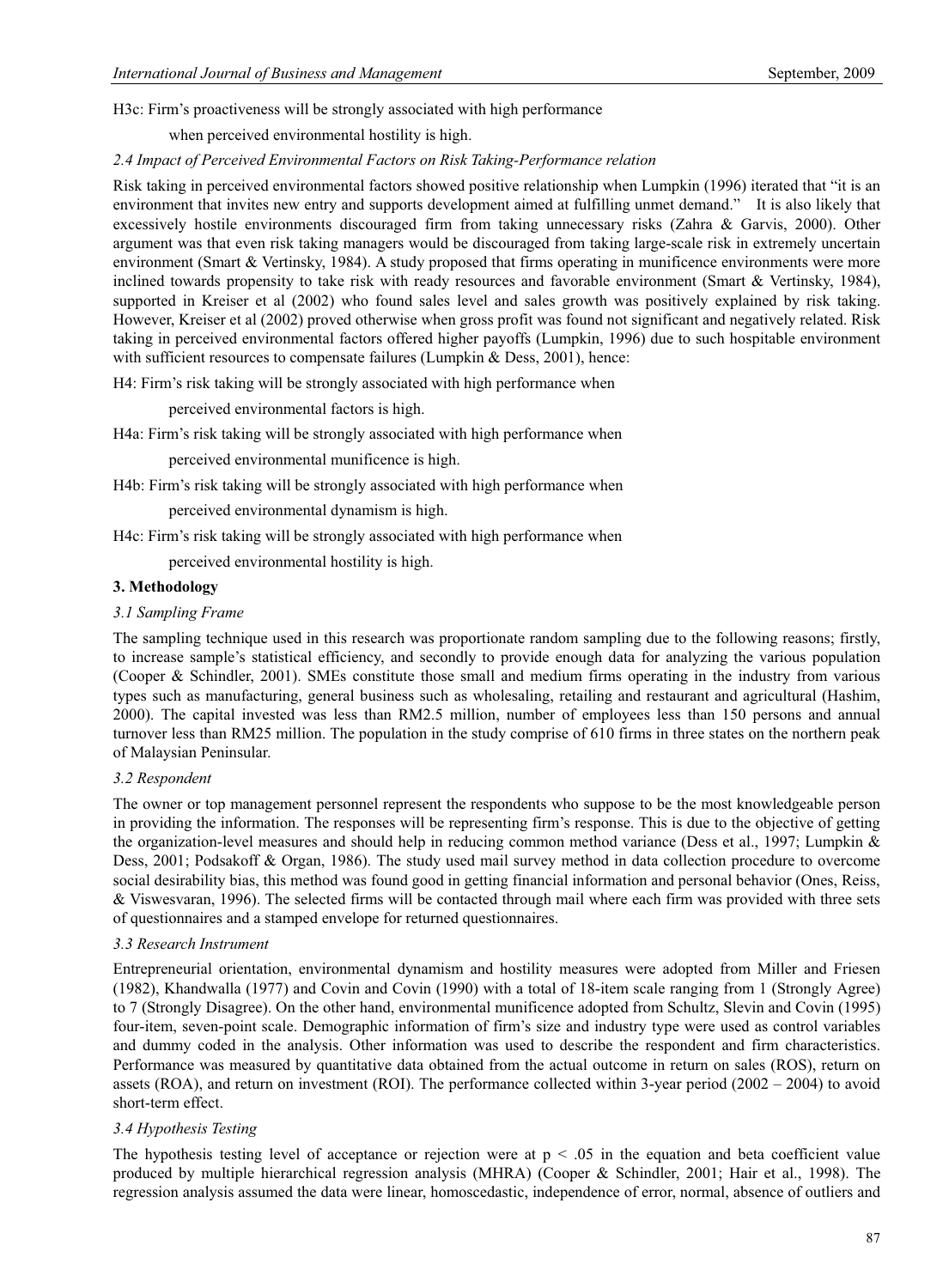multicollinearity. In assumption of linearity, normality and homoscedasticity, each EO in relation to performance measure showed the point randomly distributed about the horizontal straight line in scatterplot and P-P plot. No serious deviations from those assumptions were detected. The independence of error was used in detecting autocorrelation of the residuals. The assumption was that the error term should not correlate. The Durbin Watson (DW) analysis for dependent variable in this study was 1.8 within range of 1.5 to 2.7 suggesting the data is free from serious error. In detecting and removing influential cases and outliers, standardized residuals (ZRESID) and Cook's distance (COOK D) were produced according to SPSS statistical data analysis procedure (Norusis, 1993). In the final step of MHRA, 119 samples were useable after deletion of outliers with residuals of COOK D value more than .02030. Independent and moderator were first standardized to avoid high multicollinearity according to Cohen et al (2003). The result of multi-collinearity indicated that the values of tolerance and variance inflation factor (VIF) fall within acceptable range (tolerance 0.30 to 0.93 and VIF 1.10 to 3.30). Interaction of moderators was not determined solely on beta coefficient but through post hoc probing where split sample plotted on multiple line graphs were used to ascertain the acceptance or rejection of the hypothesis (Howell, Dorfman & Kerr, 1986; Sharma et al., 1981). Interaction post-hoc probing was operationalized as suggested by Aiken and West (1991) and Cohen et al (2003) to confirm the position of curve's simple slope of each split moderators.

# **4. Data analysis and Findings**

There were 610 questionnaires sent through mail to firms in Perlis, Kedah and Penang and 232 returned but only 210 were usable. The response rate is 38%. Eleven firms returned incomplete questionnaires and eleven firms have moved from registered addresses. The non-response bias test used independent sample t test to detect any significant different between early and late responses. The test showed negligible significant differences between the early and the late responses. The unit of analysis was firms represented by the owner and senior managers as respondent. Respondent's level of education was represented by 2.3% in primary, 37.7% secondary, 36% diploma, 18.8% first degree, 5% masters degree, and .2% PhD. Respondents' gender were 61.1% male and 38.9% female. The age profile was 1.7% below 20 years old, 38.7% between 20 to 29 years old, 30.8% between 30 to 39 years old, 21.2% between 40 to 49 years old, 6% between 50 to 60 years old and 1.7% more than 60 years old. Firm profile was described in industry categories represented by 55.9% in manufacturing, 24.2% in services, and 19.9% in mixed category. Business form was represented by 37.9 % sole proprietorship, 19.3% partnership, 40.4% private limited companies, and 2.5% limited companies. Number of employees was 88.2% of firms with less than 30 employees, 6.2% between 30 to 59 employees, 1.2% between 60 to 99 employees, 2.5% between 100 to 149 employees and 1.8% were firms with 150 and more employees. Factor analysis and reliability were used to ascertain the goodness of measures of firm's entrepreneurial orientation dimensions, perceived environmental munificence and performance in the study. Principal component analysis with promax rotation and Kaiser Normalization is used. Anti-image measure of sampling adequacy (MSA) and communalities among all item selected are more than .50 with eigenvalue more than 1 and the total variance explained the loaded factors more than 50%. Factor loading in component is not less than .40 for 200 sample or cases (Hair et al., 1998).

As shown in Table 1, initially there were 18 items used to measure three EO dimensions, where 3 items were recoded. Twelve items were retained with MSA anti-image value above .50 and 6 items were exclude to increased the Kaiser-Meyer-Olkin measures of sampling adequacy (KMO) to .65 with chi-square for Bartlett's test of sphericity of 249.71 at 36 degree of freedom significant at .00. Three factors were extracted with eigenvalue of more than 1 and explained by 56.5% of the variance. Summated significant factor loadings for each dimension showed reliability of more than .50.

<<Insert Table 1>>

There were 22 items used to measure the dimensions of perceived environment. Twenty-one items were retained after one of them failed to achieve more than .50 anti-images MSA. These 9 items were loaded in two factors of human capital munificence, and information technology munificence. The KMO was .80 with chi-square of Bartlett's test of sphericity 678.89, degree of freedom 120 significant at .00. The variance was explained by 64.6% with extracted factors eigenvalue of more than 1. All three environmental condition dimensions showed reliability of more than .80 (Refer to Table 2).

<<Insert Table 2>>

Firm performance was represented by objective performance computed into return on sales (ROS), return on assets (ROA), and return on investment (ROI). These indexes were derived from calculation as follows: ROS = Net profit/Total sales; ROA = Net Profit/Total Assets; and ROI = Net Profit/Total Capital Invested (Higgins, 1989) (Refer to Table 3).

<<Insert Table 3>>

The correlation analysis elaborated mean, standard deviation, reliabilities and relationship between variables in the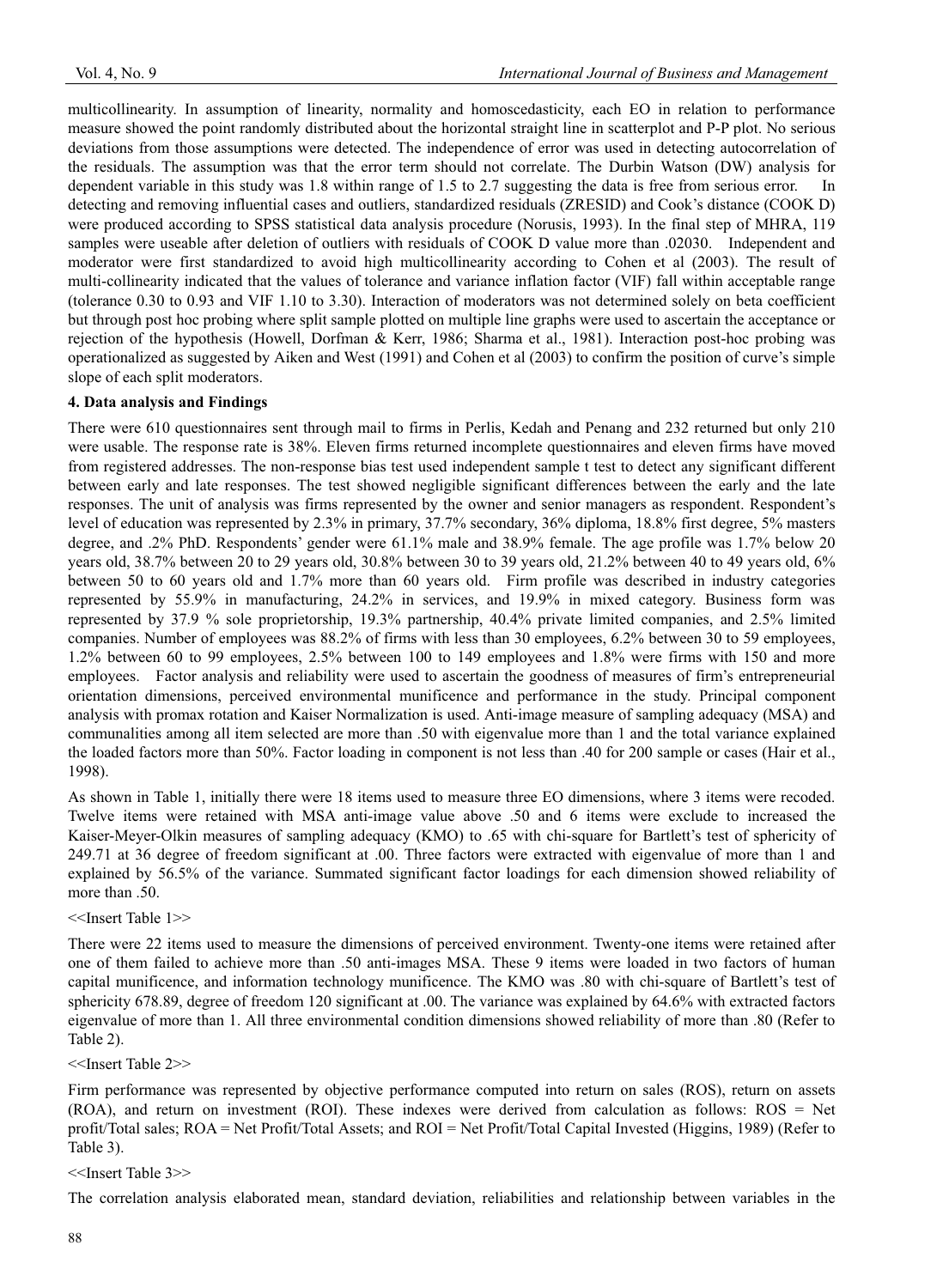study. Pearson correlation was used to examine the correlation coefficient among the variables. The lowest significant level shown was at p < .05. Proactiveness in entrepreneurial orientation dimension showed significant relation to overall firm performance at p < .05. Environmental munificence showed significant relation to performance and entrepreneurial orientation measures at  $p < .01$  (Refer to Table 4).

<<Insert Table 4>>

Four-step analysis was observed in MHRA, first step seen significant equation of control variables model in explaining performance at 5% of the variance showed by adjusted  $\mathbb{R}^2$ . Second step detected significant equation of main effect EO variables model in determining performance at 10% of the variance in adjusted  $\mathbb{R}^2$ . Third step scanned significant moderator's model at 19% of the variance showed in adjusted  $\mathbb{R}^2$ . And fourth step determined significant effect of interactions of moderators on each EO-performance relations at 52% of the variance showed in adjusted  $R^2$  (Refer to Table 5).

Service and manufacturing industry showed significant beta coefficient at  $p \le 0.01$  in model 1, the main effect of innovativeness and risk taking showed significant beta coefficient at  $p < .01$ , and .05 respectively, both moderators showed beta coefficient significant at  $p < 0.01$ , and interaction effect of both moderators on proactiveness-performance relation showed significant beta coefficient at  $p < 0$ . Curvilinear effect of risk taking-performance relation was ascertained when curve estimation analysis showed highest  $R^2$  explained by 16% of the variance in cubic equation (Refer to Table 5).

<<Insert Table 5>>

To conduct post-hoc analysis on significant interaction terms of IT munificence and human capital on relationship proactiveness and objective performance. The impact of human capital and information technology munificence on proactiveness-performance relationship was positive, the graph in figure 1 and 2 proved that in high human capital and IT munificence environment, proactiveness was more related to higher performance (Refer to Figure 1 and 2) .

<<Insert Figure 1>>

<<Insert Figure 2>>

#### **5. Discussion and Conclusion**

This study found that autonomy and innovativeness were related significantly and positively with performance. Moderating impact showed significant interaction effect of human capital and information technology munificence on proactiveness-performance relationship. The finding strongly supported the resource-based view when the main effect of EO and moderating effect of environment showed significant change in the relationship. Innovativeness and risk taking direct impact on performance supported studies in EO-performance relationship (e.g., Covin & Slevin, 1989; Begley & Boyd, 1987; Kresier et al., 2002; Lumpkin & Dess, 1996). Innovativeness was positively related to performance strengthened previous studies that firms employing innovative behavior ensure higher firm performance. Similarly, risk taking that showed negative relation to performance was actually possessing "U"-shaped curvilinear relationship suggesting moderate level risk takers were outperformed by firms risk taking level. Moderating impact of human capital and information technology munificence on EO-performance relationship were crucial for proactive firm in achieving superior performance. The finding supported Kreiser et al. (2002) and redefined Brown and Kirchoff (1997) and De Koning and Brown (2001) that environmental munificence is conducive to EO or part of EO in predicting higher performance. The study reconfirms that independent effect of each EO dimension on performance contributes more in-depth knowledge in the differential relationship of innovativeness, proactiveness and risk taking with objective performance. Thus, antecedents and mediator variables of each EO dimension is worth to be investigated further. Moderating effect is also crucial in neutralizing or enhancing independent effect of each EO dimension in predicting performance. Thus, more possible internal and external environmental factors shall be included into entrepreneurship studies. Finally, each EO dimension contributes independently in explaining the performance, innovativeness positively related to performance but risk taking showed curvilinear relationship. Environmental munificence promotes proactiveness as the best predictor of performance in Malaysian SMEs.

#### **References**

Abdullah, M. A. (1997). Industri Kecil di Malaysia: Pembangunan dan Masa Depan. Kuala Lumpur, Malaysia: Dewan Bahasa dan Pustaka.

Aiken, L. S., & West, S. G. (1991). Multiple Regression: Testing and interpreting interactions. Newbury Park, CA: Sage. Begley, T., M. & Boyd, D. P. (1987). Psychological characteristics associated with performance in entrepreneurial firms and smaller businesses*. Journal of Business Venturing*, 2, 79-93.

Begley, T. M., & Boyd, D. P. (1987). A comparison of entrepreneurs and managers of small business firms. *Journal of Management*, 13, 99-108.

Chee, P.L. (1986). Small Industry in Malaysia, Kuala Lumpur: Berita Publishing.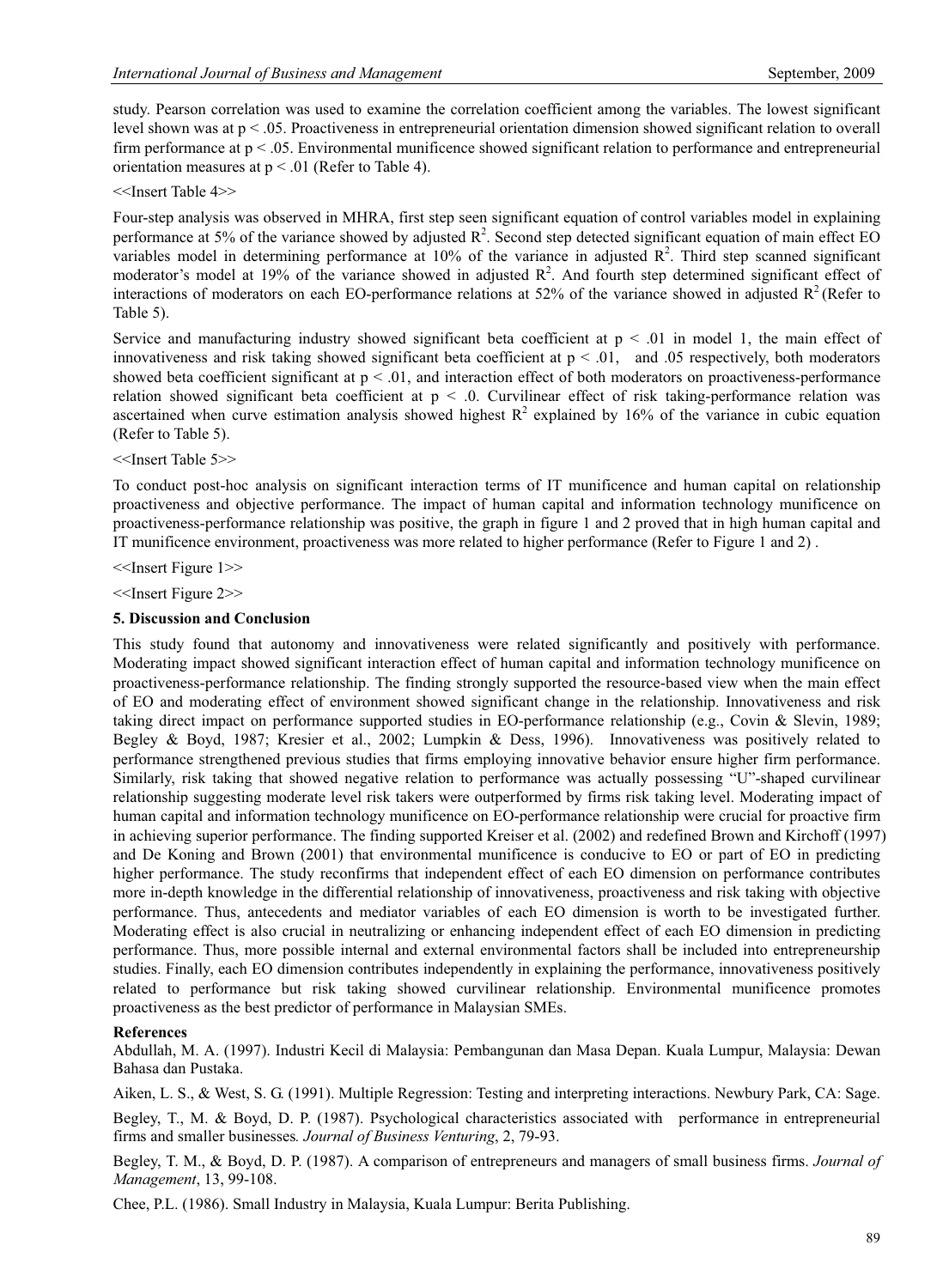Cohen, J., Cohen, P., West, S. G., & Aiken, L. S. (2003). Applied Multiple Regression/Correlation Analysis for the Behavioral Sciences (3rd ed.). Mahwah, NJ: Lawrence Erlbaum Associates, Publishers.

Cooper, D.R., & Schindler, P.S. ( 2001). *Business research method*. Singapore: McGraw-Hill.

Covin, J.G. & Covin, T.J. (1990). Competitive aggressiveness, environmental context, and small firm performance. *Entrepreneurship Theory and Practice*, 15, 35-50.

Covin, J. G., & Slevin, D. P. (1989). Strategic management of small firms in hostile and benign environment. *Strategic Management Journal*, 1, 75-87.

Covin, J., & Slevin, D. (1991). A conceptual Model of entrepreneurship as firm behavior. *Entre-preneurship Theory and Practice*, Fall, 7-25.

Dess, G. G., Lumpkin, G. T., & Covin, J. G. (1997). Entrepreneurial strategy making and firm performance: tests of contingency and configurational models. *Strategic Management Journal*, 18, 677-695.

Hair, J. F., Anderson, R. E., Tatham, R. L. & Black, W. C. (1998). Multivariate Data Analysis, 5th ed. New Jersey: Prentice-Hall Inc.

Hashim, M.K. (2000). SMEs in Malaysia: Past, present and future. *Malaysia Management Review*, 35, 22-32.

Hashim, M.K. (2002). Small and medium-sized enterprise in Malaysia: Role and issues. Publisher UUM.

Higgins, K.T. (1989). Firms tune up their management*. Marketing News*, September 25, 2-3.

Hitam, S. (1999). Pencapaian bumiputera dalam bidang ekonomi. In *Kongres Ekonomi Bumiputera Keempat: Cabaran Milenium Baru* (pp. 227-260). Kuala Lumpur: Kementerian Pembangunan Usahawan.

Hitt, M.A., Ireland, R.D., & Hoskisson, R.E. (2003). Strategic Management: Competitiveness and Globalization (5th edition).

Howell, J.P., Dorfman, P.W., & Kerr, S. (1986). Moderator variables in leadership research. *Academy of Management Review*, 11, 88-102.

Khandwalla, P. (1977). The Design of organizations. New York: Harcourt, Brace, Javanovich.

Kreiser, P. M., Marino, L. D. & Weaver, K. M. (2002). Assessing the psychometric properties of the entrepreneurial scale: a multi –country analysis. *Entrepreneurship Theory and Practice*, 26, 71-92.

Lawrence, Paul R. and Jay W. Lorsch. (1971). High Performance Organizations in Three Environments." Pp. 239-256 in Marshall W. Meyer (Ed.), Structures, Symbols, and Systems: Readings on Organizational Behavior. Boston: Little, Brown and Company.

Lieberman, M.B., & Montgomery, D.B. (1988). First-mover advantages. *Strategic Management Journal*, Summer Special Issue, 9, 41–58.

Lumpkin, G. T. & Dess, G. G.. (1996). Clarifying the entrepreneurial construct and linking it to performance. *Academy of Management Review*, 21, 135-172.

Lumpkin, G.T., & Dess, G.G. (2001). Linking two dimensions of entrepreneurial orientation to firm performance: The moderating role of environment and industry life cycle. *Journal of Business Venturing*, 16, 429-451.

Malaysia. (2005). *Economic Report 2005-2006*. Kuala Lumpur, Malaysia: Malaysia National Printers Limited. McClelland, D. (1961). The Achieving Society. New York, Free Press

Miles, M.P., Covin, J.G., & Heeley, M.B. (2000). The relationship between environmental dynamism and small firm structure, strategy, and performance. *Journal of Marketing Theory & Practice*, 8, 63-75.

Miller, D. (1983). The correlates of entrepreneurship in three types of firms. *Management Science*, 29, 770-791.

Miller, D., & Friesen, P.H. (1982). Innovation in conservative and entrepreneurial firms: Two models of strategic momentum. *Strategic Management Journal*, 3, 1–25.

Mohamed, M. N. (1990). An exploration of the personality profile of small-scale business Bumiputera and non-Bumiputera entrepreneurs. *Malaysian Management Review, 25*(12), 19-28.

Naman J., & Slevin, D. (1993). Entrepreneurship and the concept of fit. *Strategic Management Journal*, 14, 137–153. Norusis MJ. SPSS for Windows: Professional Statistics, Release 60. Chicago, IL: SPSS Inc.; 1993.

Ones, D.S., Viswesvaren, C. and Reiss, A.D. (1996). Role of social desirability in personality testing for personnel selection: The red herring. *Journal of Applied Psychology*, 81, 660-679.

Pfeffer, J., & Salancik, G.. (1978). The External Control of Organizations. New York: Harper and Row.

Podsakoff, P. M., & Organ, D. W. (1986). Self-reports in organisational research: Problems and prospects. *Journal of Management*, 12, 531-543.

Schultz, R.L., Slevin, D.P., & Covin, J.G.. (1995). The strategic management profile: An executive questionnaire. Unpublished questionnaire, Joseph M. Katz Graduate School of Business, University of Pittsburgh.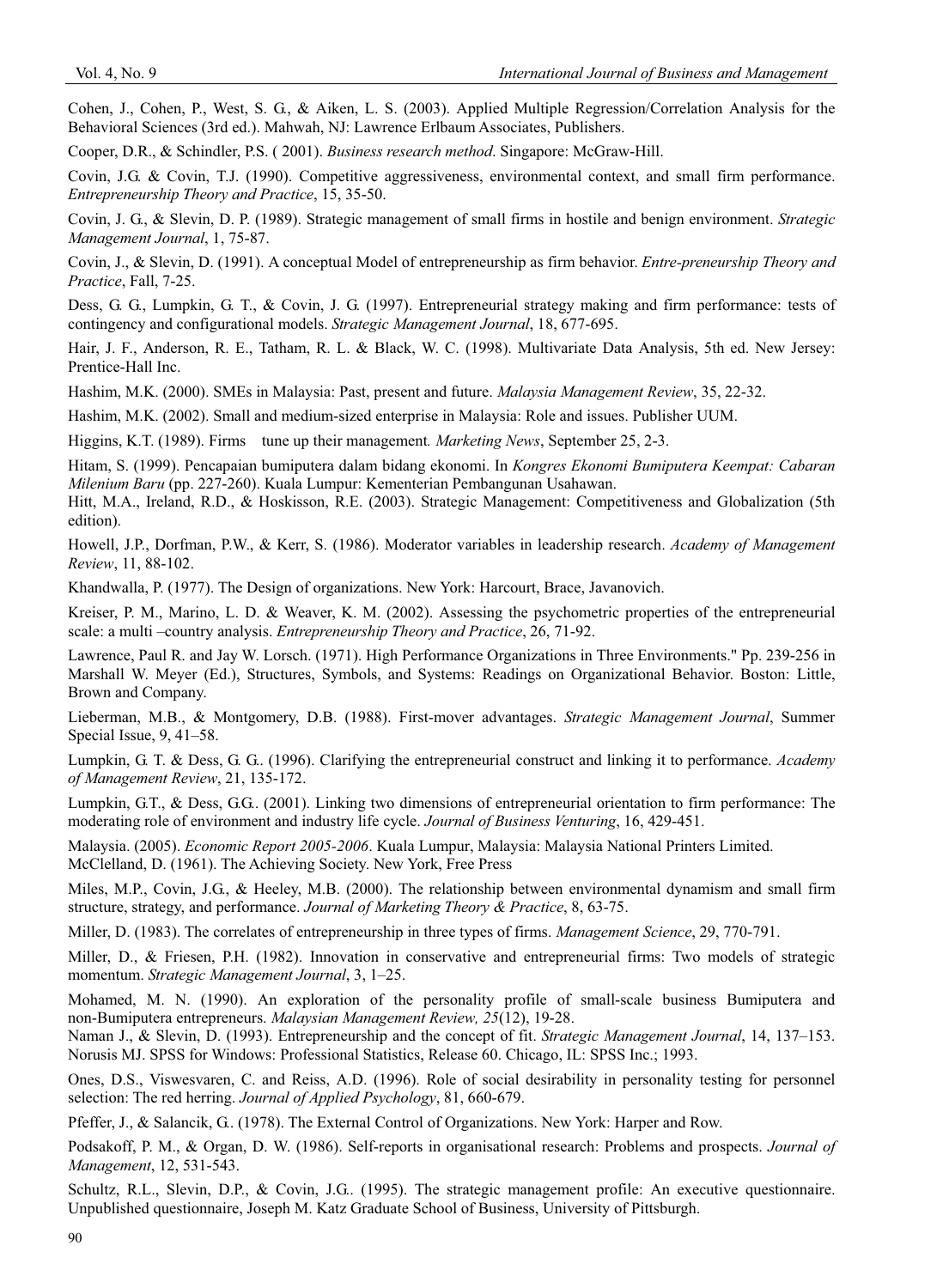Shari, I., dan Endut, W. (1989). Industri kecil di Malaysia: Perkembangan, struktur dan masalahnya. In Ismail Mohd Salleh (Eds.), Industri-Industri Kecil (pp. 1-48). Petaling Jaya, Malaysia: Sun U Book Co. Sdn. Bhd.

Sharma, S., Durand, R.M., & Gur-Arie, O. (1981). Identification and analysis of moderator variables. *Journal of Marketing Research*, 18, 291-300.

Sim, A., & Teoh, H. (1997). Relationships between business strategy, environment and controls: A three country study. *Journal of Applied Business Research*, 13, 57-73.

Smart, C., & Vertinsky, I. (1984). Strategy and the Environment: A Study of Corporate Response to Crisis. *Strategic Management Journal*, 5, 199-213.

Stevenson, H.H., & Jarillo, J.C. (1990). A perspective of entrepreneurship: entrepreneurial management. *Strategic Management Journal*, 11, 17–27.

United Nations. (1993). Small and Medium-sized Transnational Corporations, New York: United Nations.

Wheelen, T.L., & Hunger, J.D. (2002). Strategic Management and Business Policy. 8th ed. New Jersey: Pearson Education.

Zahra, S.A. (1996). Technology strategy and financial performance: Examining the moderating role of the firm's competitive environment. *Journal of Business Venturing*, 11, 189–219.

Zahra, S., & Covin, J. (1995). Contextual influences on the corporate entrepreneurship-performance relationship: A longitudinal analysis*. Journal of Business Venturing*, 10, 43-58.

Zahra, S., & Garvis, D. (2000). International corporate entrepreneurship and firmperformance: The moderating effect of international environmental hostility. *Journal of Business Venturing*, 15, 469-492.

Table 1. Summary of Factor Analysis and Reliability of Firm EO

| Items                                                                                              | Factor loading |                |            |                |  |  |
|----------------------------------------------------------------------------------------------------|----------------|----------------|------------|----------------|--|--|
| <b>Autonomous Behavior</b><br>$\mathbf{I}$ .                                                       | $\mathbf{1}$   | $\overline{2}$ | 3          | $\overline{4}$ |  |  |
| a. Our firm involves workers in implementing innovation even                                       | .74            | $-.12$         | .14        | .08            |  |  |
| by ignoring procedures                                                                             |                |                |            |                |  |  |
| b. Our firm allows bypassing personnel procedures to get                                           | .72            | $-.07$         | .16        | .04            |  |  |
| workers committed in implementing new ideas                                                        |                |                |            |                |  |  |
| c. Our firm encourages worker to make decision in innovation.                                      | <u>.61</u>     | .23            | $-.13$     | .19            |  |  |
| 2. Innovativeness                                                                                  |                |                |            |                |  |  |
| a. Our firm emphasizes on utilizing new technology                                                 | $-.01$         | .71            | .08        | .06            |  |  |
| b. Our firm encourages new idea from any workers regardless of his<br>or<br>her status in the firm | $-.01$         | .70            | $-.00$     | .14            |  |  |
| c. Our firm emphasizes on research and development                                                 | .05            | .67            | .38        | $-.08$         |  |  |
| 3. Proactiveness                                                                                   |                |                |            |                |  |  |
| a. We initiate actions to which competitors then respond in                                        | $-.04$         | .15            | <u>.75</u> | .28            |  |  |
| using new technology                                                                               |                |                |            |                |  |  |
| b. We are the first to introduce new product or service                                            | .19            | .02            | .74        | .08            |  |  |
| c. We always respond to unrelated opportunities                                                    | .38            | .25            | <u>.43</u> | $-.15$         |  |  |
| 4. Risk Taking                                                                                     |                |                |            |                |  |  |
| a. We practice "wait and see" position to minimize risk ®                                          | .18            | $-.09$         | .11        | .78            |  |  |
| b. Our firm explore bravely and open minded to achieve goal                                        | .37            | .38            | $-.03$     | <u>.61</u>     |  |  |
| c. We always invest in unexplored technologies                                                     | $-.15$         | .20            | .41        | .59            |  |  |
| Eigenvalue                                                                                         | 2.91           | 1.63           | 1.17       | 1.08           |  |  |
| <b>Percentage of Variance</b>                                                                      | 24.25          | 13.56          | 9.71       | 9.03           |  |  |
| <b>Cumulative % of Variance</b>                                                                    | 24.25          | 37.81          | 47.52      | 56.54          |  |  |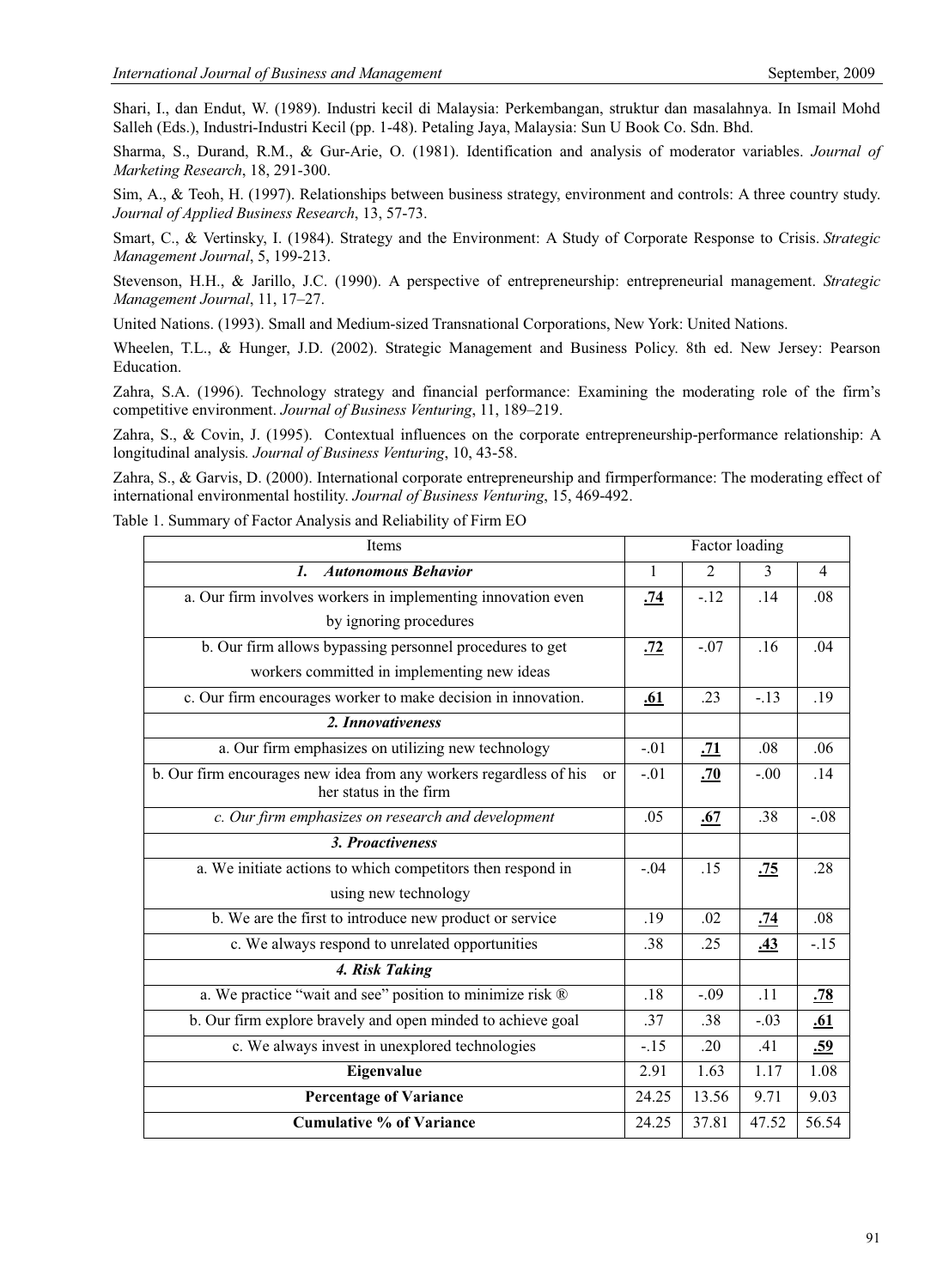| Items                                       | Factor Loading |        |            |        |            |            |
|---------------------------------------------|----------------|--------|------------|--------|------------|------------|
| 1. Environ. Munificence (Human Capital)     | $\mathbf{1}$   | 2      | 3          | 4      | 5          | 6          |
| a. Expertise in core business               | <u>.76</u>     | .08    | .07        | .23    | $-.06$     | .18        |
| b. Business opportunities                   | <u>.72</u>     | .14    | $-.01$     | .09    | .11        | .00        |
| c. Local skilled workers                    | .69            | .20    | .05        | .09    | .07        | .01        |
| d. Material supplies                        | .68            | .21    | .08        | $-.23$ | .16        | .07        |
| e. Managerial talent                        | .65            | .19    | .21        | .19    | .02        | .08        |
| f. In-house training                        | .62            | $-.15$ | .02        | .11    | .02        | .42        |
| g. Capital availability                     | .56            | .25    | $-.01$     | .18    | $-.05$     | $-17$      |
| 2. Environ. Hostility (Competitiveness)     |                |        |            |        |            |            |
| a. Competition in product quality           | .18            | .82    | .04        | $-.02$ | .09        | .10        |
| b. Competition in product uniqueness        | .26            | .80    | $-.05$     | $-.04$ | .12        | .11        |
| c. Tough price competition                  | .07            | .68    | .11        | .13    | $-.05$     | .18        |
| d. Dwindling market for product/service     | .26            | .62    | .16        | .13    | .24        | $-.02$     |
| 3. Environ. Dynamism (Turbulence)           |                |        |            |        |            |            |
| a. Demand was unpredictable                 | $-.01$         | .05    | <u>.93</u> | .04    | .00.       | .05        |
| b. Customers' taste was unpredictable       | .09            | .02    | .89        | $-.06$ | .08        | $-.03$     |
| c. Actions of competitors was unpredictable | .21            | .17    | .62        | $-.04$ | .06        | .32        |
| 4. Environ. Munificence (Information        |                |        |            |        |            |            |
| <b>Technology (IT)</b>                      |                |        |            |        |            |            |
| a. Availability of IT expertise             | .18            | $-.03$ | $-.05$     | .89    | .08        | .12        |
| b. Availability of IT equipments            | .27            | .21    | .01        | .85    | .07        | $-.05$     |
| 5. Environ. Hostility (Restrictiveness)     |                |        |            |        |            |            |
| a. Scarce supply of material                | $-.04$         | .12    | .14        | $-.05$ | <u>.79</u> | .15        |
| b. Scarce supply of labor                   | .18            | .18    | .04        | $-.03$ | .75        | .11        |
| c. Government interference                  | .03            | $-.02$ | $-.05$     | .23    | <u>.61</u> | $-.11$     |
| 6. Environ. Dynamism (Marketing)            |                |        |            |        |            |            |
| a. The rate of obsolescence is very high    | .01            | .18    | .06        | .13    | .14        | <u>.79</u> |
| b. Our firm must change its marketing       | .15            | .16    | .12        | $-.08$ | $-.02$     | <u>.79</u> |
| practices frequently                        |                |        |            |        |            |            |
| Eigenvalue                                  | 5.33           | 2.26   | 1.79       | 1.53   | 1.37       | 1.28       |
| Percentage of Variance                      | 25.40          | 10.75  | 8.52       | 7.31   | 6.51       | 6.11       |
| Cumulative % of Variance                    | 25.40          | 36.15  | 44.67      | 51.97  | 58.49      | 64.60      |

# Table 2. Summary of Factor Analysis of Perceived Environment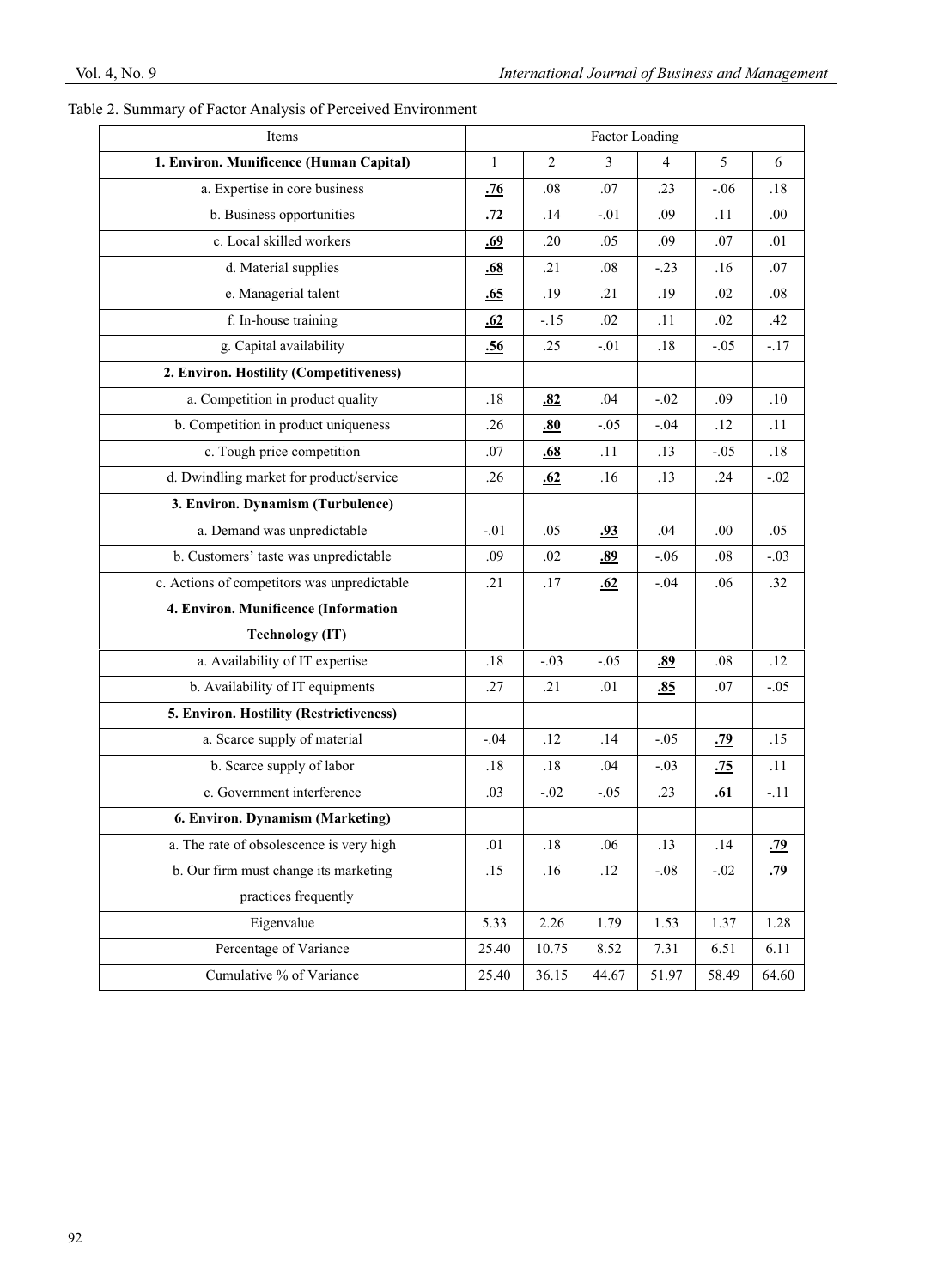# Table 3. Factor Analysis of Firm Performance

| <b>Items</b>                           |                    | <b>Component matrix</b> |  |  |  |
|----------------------------------------|--------------------|-------------------------|--|--|--|
| <b>Objective Performance</b>           |                    |                         |  |  |  |
| 1. Return on sales (ROS)               |                    | <u>.89</u>              |  |  |  |
| 2. Return on investment (ROI)          |                    | .86                     |  |  |  |
| 3. Return on assets (ROA)              |                    | .60                     |  |  |  |
| Eigenvalue                             |                    | 1.89                    |  |  |  |
| Percentage of Variance                 |                    | 63.08                   |  |  |  |
| Kaiser-Meyer-Olkin Measure of Sampling | adequacy           | .57                     |  |  |  |
| Bartlett's Test of Sphericity          | Approx. Chi-Square | 157.0                   |  |  |  |
|                                        | Df                 | 3                       |  |  |  |
|                                        | Sig.               | .000                    |  |  |  |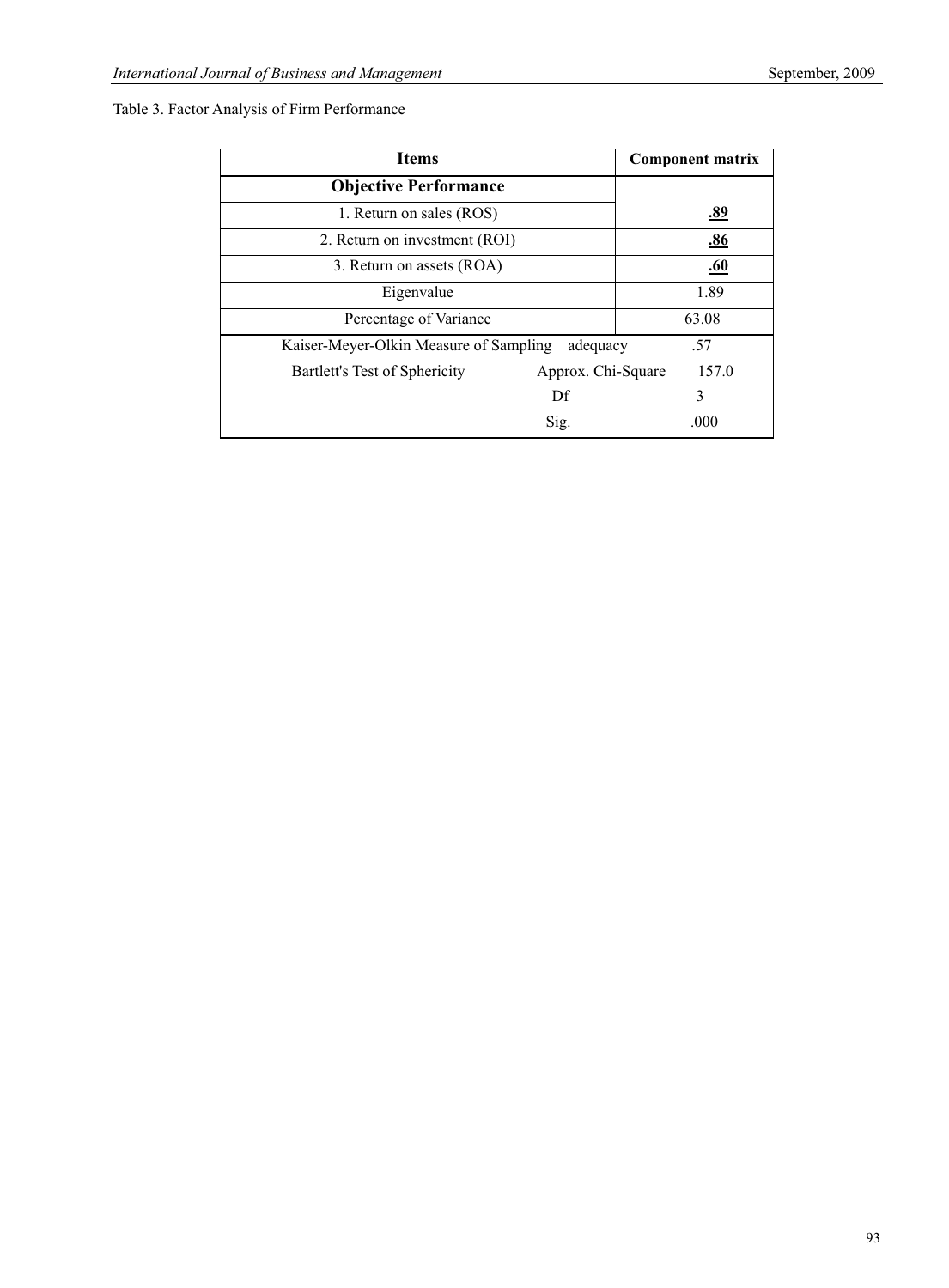# Table 4. Intercorrelation Among Variables in The Study

| Variables                                                        | $\mathbf{1}$         | $\overline{2}$       | 3              |                  | 5                 | 6                    | $\tau$        | 8                    |                  |                   |                  |                 |                  |                  |                   |
|------------------------------------------------------------------|----------------------|----------------------|----------------|------------------|-------------------|----------------------|---------------|----------------------|------------------|-------------------|------------------|-----------------|------------------|------------------|-------------------|
| <b>Control</b><br>1.<br>Proprietorshi<br>$\mathbf{p}^{\text{a}}$ |                      |                      |                |                  |                   |                      |               |                      |                  |                   |                  |                 |                  |                  |                   |
| 2.<br>Partnership <sup>b</sup>                                   | $-.37$<br>$\ast\ast$ |                      |                |                  |                   |                      |               |                      |                  |                   |                  |                 |                  |                  |                   |
| 3. Private<br>Limited Co. <sup>c</sup>                           | $-.65$<br>$\ast\ast$ | $-.37$<br>$\ast\ast$ |                |                  |                   |                      |               |                      |                  |                   |                  |                 |                  |                  |                   |
| Size<br>4.<br>$(Small)^d$                                        | .19<br>**            | .10                  | $-.23$<br>$**$ |                  |                   |                      |               |                      |                  |                   |                  |                 |                  |                  |                   |
| <b>Dependent</b>                                                 |                      |                      |                |                  |                   |                      |               |                      |                  |                   |                  |                 |                  |                  |                   |
| 5.<br>Return<br>on Sales                                         | .05                  | $-.09$               | .04            | .01              |                   |                      |               |                      |                  |                   |                  |                 |                  |                  |                   |
| 6.<br>Return<br>on Assets                                        | $-.10$               | .07                  | .02            | $-.02$           | .19<br>$\ast\ast$ |                      |               |                      |                  |                   |                  |                 |                  |                  |                   |
| 7.<br>Return<br>on Capital                                       | .14<br>$\star$       | $-.10$               | $-.13$         | $-.13$           | .22<br>$\ast\ast$ | .25<br>$\ast$ $\ast$ |               |                      |                  |                   |                  |                 |                  |                  |                   |
| Independent<br>(EO)<br>8.<br>Autonomy                            | .13                  | $-.14$<br>$\ast$     | $-.02$         | $-.01$           | $-.13$            | $-.02$               | .05           |                      |                  |                   |                  |                 |                  |                  |                   |
| 9.<br>Innovativene<br>$\rm SS$                                   | .09                  | $-.09$               | $-.01$         | $-.01$           | $-.11$            | .02                  | .01           | .07                  |                  |                   |                  |                 |                  |                  |                   |
| 10.<br>Proactivenes<br>S                                         | .07                  | $-.01$               | $-.03$         | $-.01$           | $-.04$            | $-.05$               | .05           | .27<br>$\star\star$  | .33<br>$***$     |                   |                  |                 |                  |                  |                   |
| Risk<br>11.<br>Taking                                            | .11                  | $-.09$               | $-.02$         | .00              | $-.01$            | .12                  | .06           | .27<br>$\ast\ast$    | .27<br>$***$     | .36<br>$***$      |                  |                 |                  |                  |                   |
| <b>Moderators</b><br>(PE)                                        |                      | $-.03$               | .11            | .06              | .06               | .11                  | 00.           | .04                  | .01              |                   | $-0.04$          |                 |                  |                  |                   |
| Market<br>13.<br>Dyna                                            | .09                  | $-.01$               | $-.06$         | .05              | $-.06$            | $.08\,$              | $-.06$        | .08                  | $.21*$<br>$\ast$ | .25<br>$***$      | $.30*$<br>$\ast$ | $-.38$<br>$***$ |                  |                  |                   |
| 14.<br>Competition                                               | .10                  | .00.                 | $-.07$         | $-.10$           | $-.08$            | $.08\,$              | .14<br>$\ast$ | .19<br>$\ast$ $\ast$ | $.21*$<br>$\ast$ | .21<br>$\ast\ast$ | $.24*$<br>$\ast$ | $-.11$          | $.31*$<br>$\ast$ |                  |                   |
| 15.<br>Restrictivene                                             | $-.12$               | $-.04$               | .12            | $-14$<br>$\star$ | .06               | .03                  | .06           | .03                  | .01              | .12               | $.08\,$          | $.07$           | $.17*$           | $.27*$<br>$\ast$ |                   |
| 16.<br>Munificence                                               | $.18$<br>$\ast\ast$  | $-.08$               | $-.10$         | $-.06$           | .04               | $-.10$               | $-.00$        | .21<br>$\ast$ $\ast$ | $.27*$<br>$\ast$ | .21<br>$\ast\ast$ | $.33*$<br>$\ast$ | $-.07$          | $.20*$<br>$\ast$ | $.47*$<br>$\ast$ | .19<br>$\ast\ast$ |

<sup>&</sup>lt;sup>a</sup>dummy code (1 = proprietorship, 0 = partnership, 0 = private limited co., 0 = public limited co.). <sup>b</sup> dummy code (1 = partnership,  $0 =$  proprietorship,  $0 =$  private limited co.,  $0 =$  public limited co.).  $\degree$  dummy code (1 = private limited co., 0 = proprietorship,  $0 =$  partnership.  $0 =$  public limited co.). <sup>d</sup>dummy code ( $1 = 50$  employees and less,  $0 =$  more than 50 employees). EO = entrepreneurial orientation. PE = perceived environment.  $np < 0.05$ . \*\*p < .01.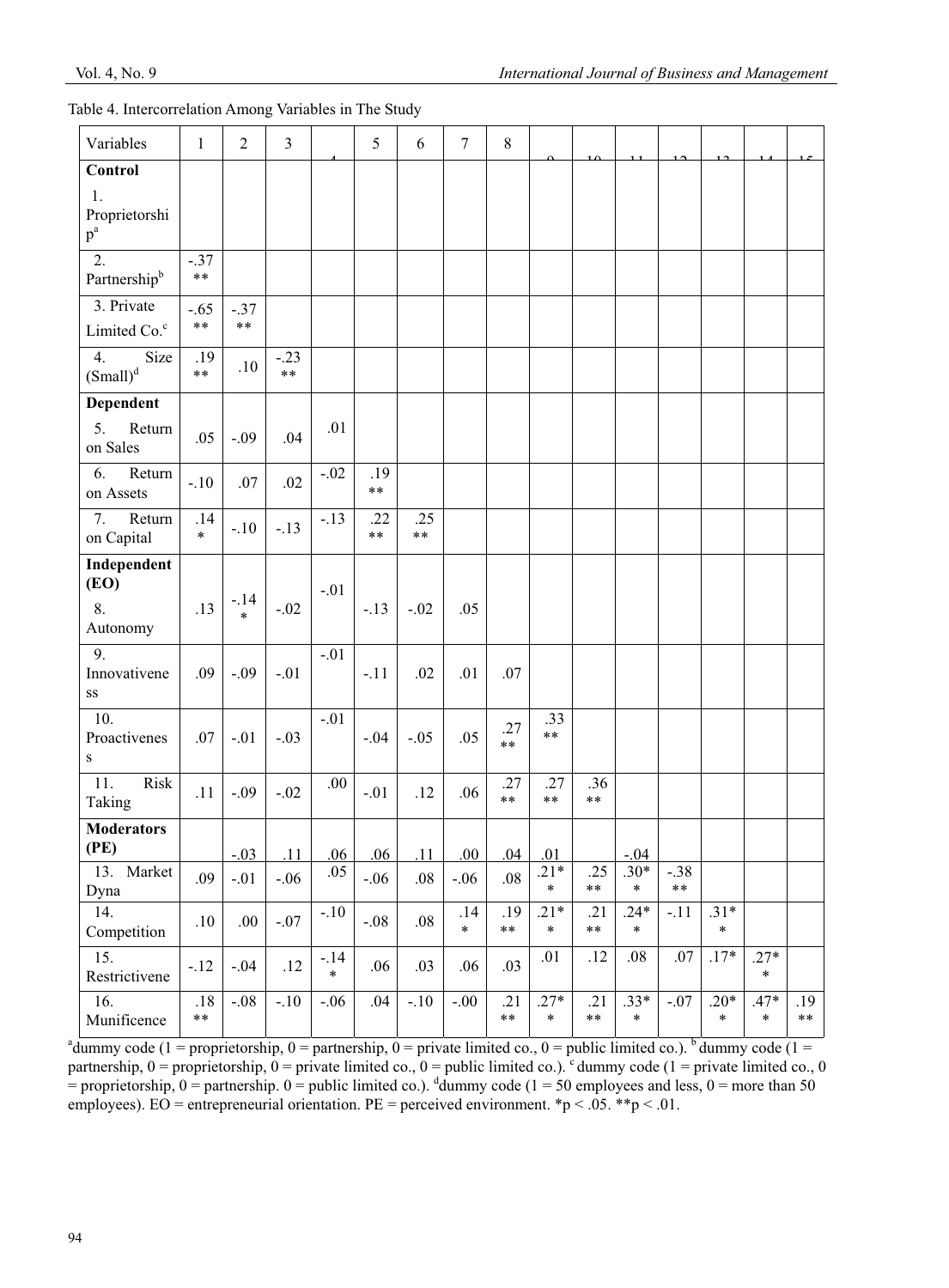# Table 5. Hierarchical Multiple Regression for Objective Performance as Dependent Variable

| <b>Variables</b>                    | Step 1    | Step 2    | Step 3    | Step 4    |
|-------------------------------------|-----------|-----------|-----------|-----------|
| Control variables                   |           |           |           |           |
| Service                             | $-0.37**$ |           | $-0.48**$ | $-0.58**$ |
| Manufacturing                       | $-0.36**$ | $-0.47**$ | $-0.53**$ | $-0.65**$ |
| Firm Size                           | $-0.11$   |           | $-0.16$   | $-0.19**$ |
|                                     |           | $-0.43**$ |           |           |
|                                     |           | $-0.14$   |           |           |
| Independent variables (Main effect) |           |           |           |           |
| Autonomy                            |           | 0.03      | $-0.04$   | $-0.22*$  |
| Innovativeness                      |           | $0.23**$  | $0.29**$  | $0.46**$  |
| Proactiveness                       |           | 0.10      | 0.12      | 0.08      |
| <b>Risk Taking</b>                  |           | $-0.21*$  | $-0.10$   | 0.03      |
| Moderator variables                 |           |           |           |           |
| Turbulence                          |           |           | $-0.06$   | $-0.01$   |
| Marketing dynamism                  |           |           | 0.02      | 0.05      |
| Competitiveness                     |           |           | 0.01      | 0.05      |
| Restrictiveness                     |           |           | $0.23**$  | $0.33**$  |
| Human capital munificence           |           |           | $-0.12$   | $-0.27**$ |
| Information technology munificence  |           |           | $-0.30**$ | $-0.52**$ |
| Interactions                        |           |           |           |           |
| Turbulence                          |           |           |           |           |
| Autonomy<br>$\bullet$               |           |           |           | 0.05      |
| Innovativeness<br>$\bullet$         |           |           |           | $-0.04$   |
| Proactiveness<br>$\bullet$          |           |           |           | $-0.08$   |
| Risk taking<br>$\bullet$            |           |           |           | $-0.24**$ |
| Marketing dynamism                  |           |           |           |           |
| Autonomy<br>$\bullet$               |           |           |           | $-0.05$   |
| Innovativeness<br>$\bullet$         |           |           |           | 0.05      |
| Proactiveness<br>$\bullet$          |           |           |           | $-0.31**$ |
| Risk taking<br>$\bullet$            |           |           |           | $0.42**$  |
| Competitiveness                     |           |           |           |           |
| Autonomy<br>$\bullet$               |           |           |           | $0.26**$  |
| Innovativeness<br>$\bullet$         |           |           |           | 0.08      |
| Proactiveness<br>$\bullet$          |           |           |           | $-0.03$   |
| Risk taking                         |           |           |           | $-0.16$   |
| Restrictiveness                     |           |           |           |           |
| Autonomy<br>$\bullet$               |           |           |           | $-0.18$   |
| Innovativeness<br>$\bullet$         |           |           |           | $-0.17$   |
| Proactiveness                       |           |           |           | $0.70**$  |
| Risk taking<br>$\bullet$            |           |           |           | $-0.35**$ |
| Human capital munificence           |           |           |           |           |
| Autonomy<br>$\bullet$               |           |           |           | $-0.02$   |
| Innovativeness<br>$\bullet$         |           |           |           | 0.17      |
| Proactiveness                       |           |           |           | 0.04      |
| Risk taking<br>$\bullet$            |           |           |           | $-0.16$   |
| Information technology munificence  |           |           |           |           |
| Autonomy<br>$\bullet$               |           |           |           | 0.09      |
| Innovativeness<br>$\bullet$         |           |           |           | $-0.22*$  |
| Proactiveness                       |           |           |           | 0.15      |
| Risk taking<br>$\bullet$            |           |           |           | $0.19*$   |
| $R^2$                               | 0.07      | 0.15      | 0.28      | 0.66      |
| Adjusted $R^2$                      | 0.05      | 0.10      | 0.19      | 0.52      |
| Change in $R^2$                     | 0.07      | 0.08      | 0.13      | 0.38      |
| $F$ -value                          | $3.22*$   | $2.83*$   | $3.31**$  | $4.26**$  |

 $*$ p < .05.  $*$  $*$ p < .01.